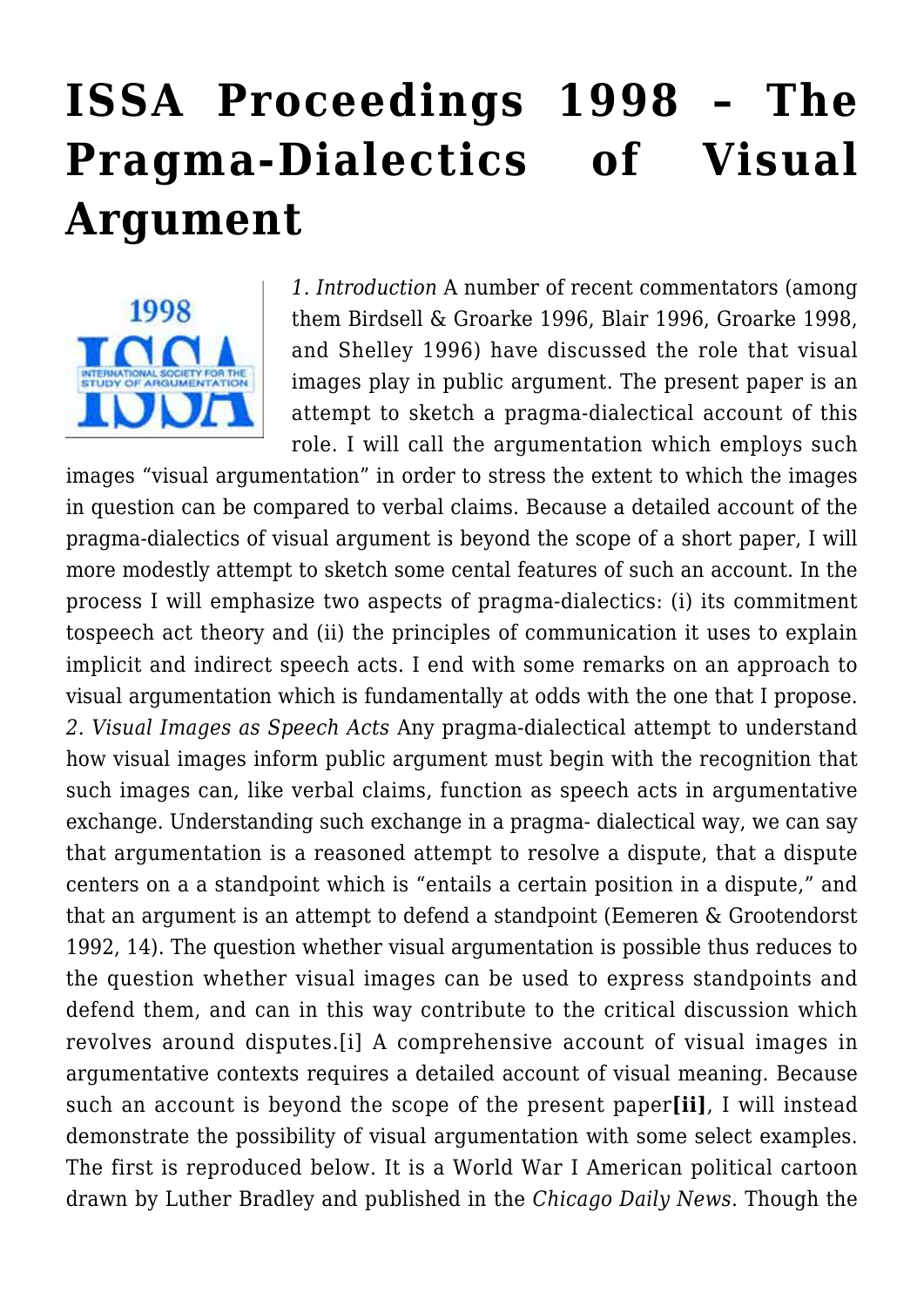message is in part visual, it functions as a pointed comment on the causes of the war. Ingeniously, Bradley portrays the world at war as a person afflicted with a terrible tooth ache and the world's "old" monarchies as dental crowns. The nurse labelled "The Spirit of Peace" provides his own diagnosis: the war will end and the world will enjoy peace and comfort only when its old crowns are removed.



"The Spirit of Peace"

Press has described the view of international politics which characterizes this and other American cartoons of the same period in his book, *The Political Cartoon*. "War is," it holds, "made necessary by the machinations of corrupt and archaic feudal monarchs. Such outmoded feudal leaders seek war because they glory in the pomp of military splendour and aggrandizement, or else they are prone to excesses and saber rattling that inadvertently leads to war. The root cause of war is thus… feudal monarchs and self-proclaimed Emperors [who] vie with each other for the spoils of empire, in a manner suited to the Middle Ages or to Graustark or Zenda, but not to modern times. The solution to war is to replace an outdated feudalism…" (Press 1981, 158). In presenting the standpoint this implies, Bradley's cartoon functions as a speech act which may appropriately be called an "assertive." The proposition it asserts might be summarized as the claim that "If the world is to enjoy peace, then old monarchies must be removed." In the present context, it illustrates the point that a visual image may present a standpoint and in this way initiate or contribute to critical discussion. As in the case of standpoints expressed in purely verbal ways, one might agree with Bradley's position and adduce evidence in support of it. Alternatively, one might – like Press – argue that it is founded on the simple minded view that American democracy is a panacea which can, if propagated, solve the world's problems. The important point is that Bradley's standpoint can thus become the locus of argumentative exchange. Bradley's cartoon might usefully be described as a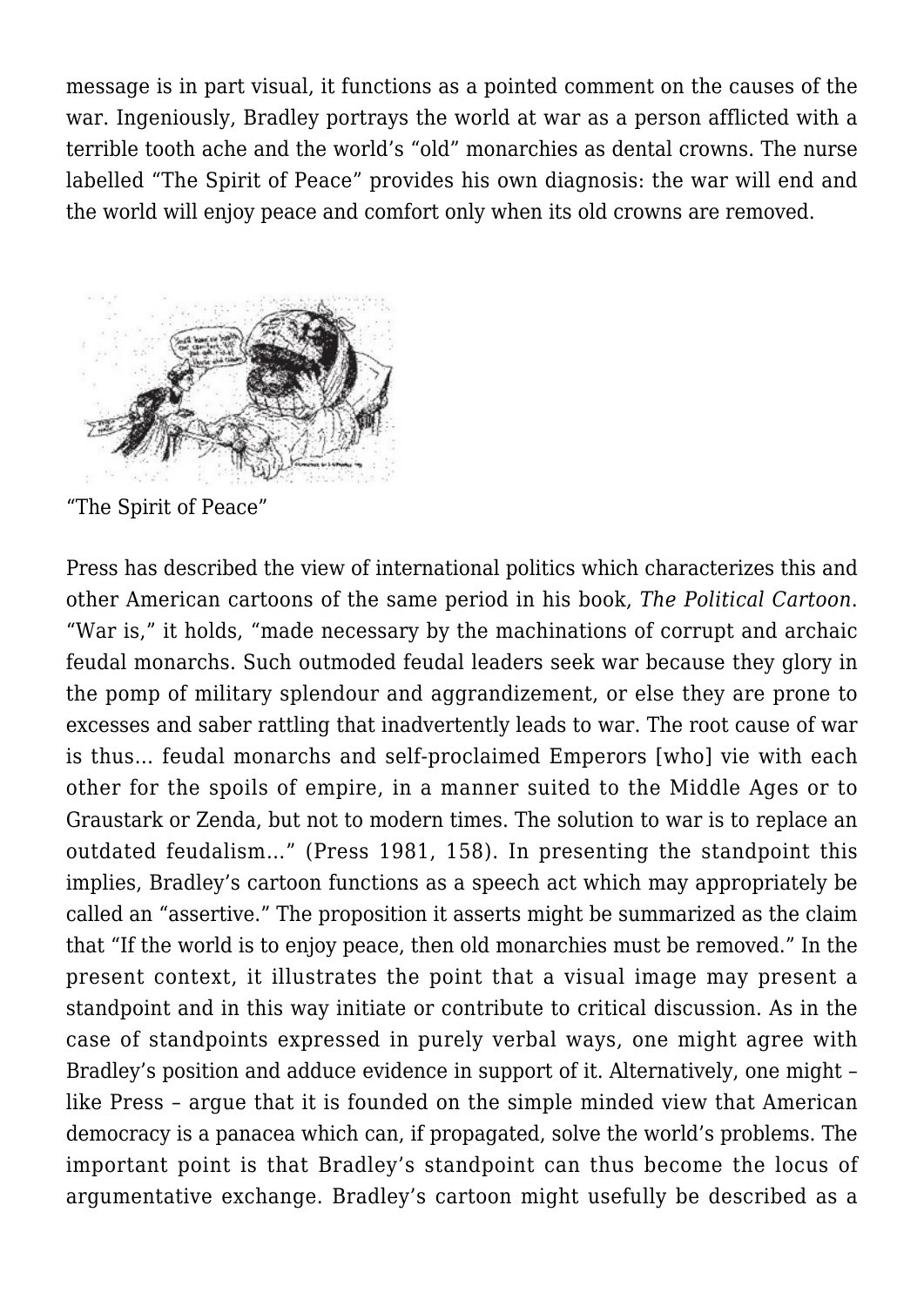sophisticated visual metaphor. His standpoint might therefore be said to express the view that "The world is (like) a person with a bad tooth ache who needs old crowns (monarchies) removed." Not all visual images can be classed as metaphors, but the role that visual and verbal metaphors play in critical discussion makes the important point that standpoints are often expressed in ways that extend beyond literally intended verbal claims. The study of visual argumentation in this way extends argumentation theory beyond this narrow compass. But critical discussion implies something more than the expression of a standpoint. It is, therefore, important to see that visual images can occupy other argumentative roles. Most significantly, they can incorporate attempts to justify a standpoint and can in this way function as arguments, not only in a pragmadialectical sense, but also in the traditional sense which implies premises and a conclusion. The nature of visual images can be illustrated with another Luther Bradley cartoon, this one from September 15, 1914, shortly after World War I began (below). In this case, the cartoon presents war as a run away automobile speeding down a slope. The driver, EUROPE, sits beside the car's "self-starter," looking in dismay for its "self-stopper." Much to her chagrin, it turns out that war is not equipped with one. The message might be summarized as follows.



(Standpoint/Conclusion:) Europe is naive and foolish beginning a war for (Premise:) it should know that war is not easily stopped and is bound to end – like Bradley's runaway automobile – in ultimate disaster. The sign beside the car that points ahead to "Bankruptcy" clearly tells us that there will be an economic side to this disaster. So understood, Bradley's

cartoon expresses a standpoint but also provides grounds for believing that it is true. It can, therefore, be understood as a visual argument. Once we recognize Bradley's second cartoon as a visual argument, we can analyze it in much the way that we analyze verbal arguments. It is in this regard significant that the argument has close affinities to slippery slope arguments, for they also argue against some action by suggesting that it will initiate a chain of consequences which will have some undesirable result. It might be added that the argument is founded on a generalization about war which is applied to a particular war. The argument is in this way comparable to many verbal appeals to general and universal statements. Many other examples of visual argumentation can easily be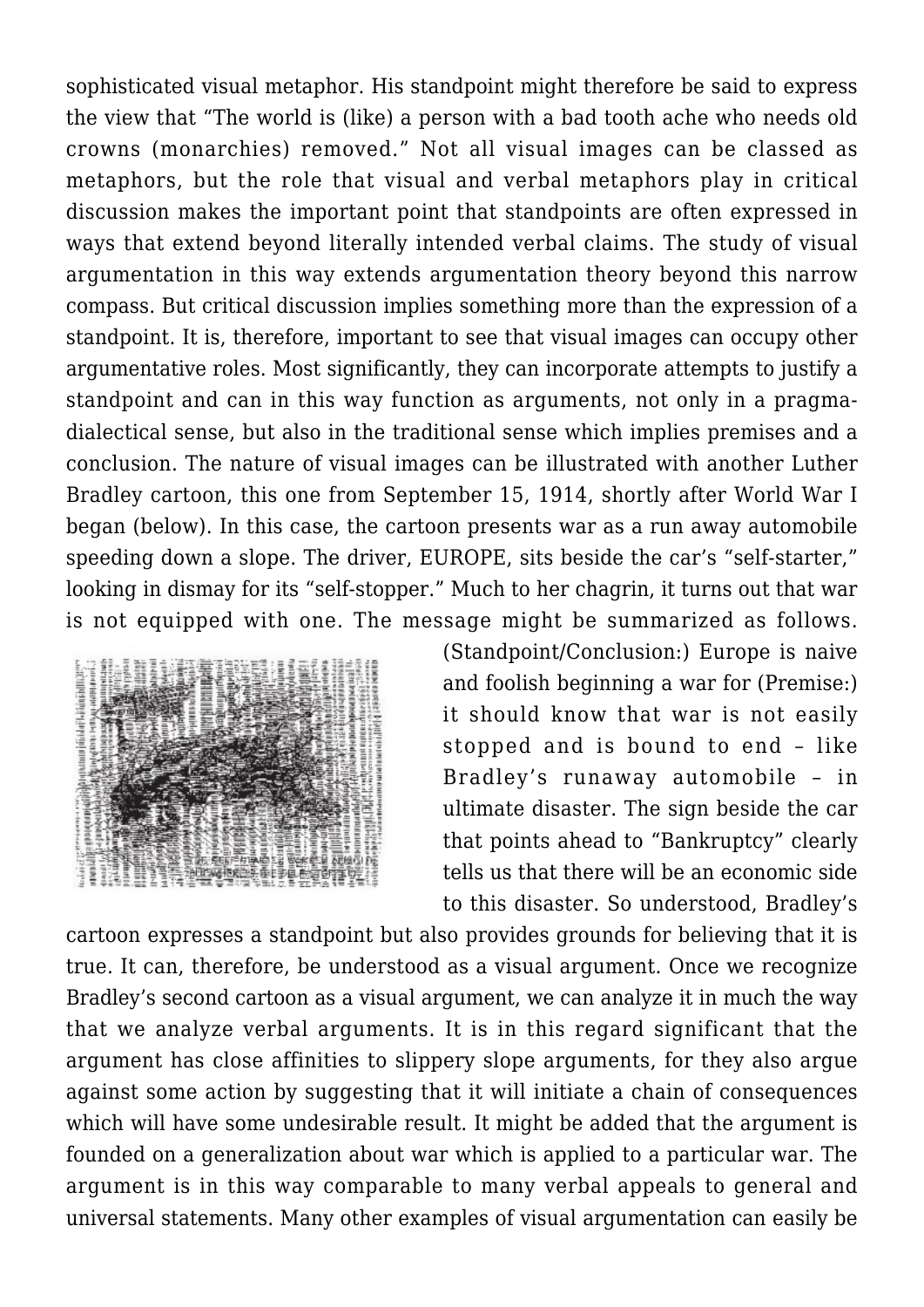found in other political cartoons, in visual art, in magazine and television advertising, and in political campaigns of all sorts. The prevalence of such argument well establishes it as an important species of reasoning which needs to be recognized by any comprehensive theory of argumentation. In the case of pragma-dialectics, the first step in this direction must be a more explicit recognition of the role that speech acts often play in critical discussion, especially in the public sphere. This said, something more is required if visual arguments are to be fully integrated into a pragma-dialectical account of argument. This "something more" can be achieved by turning to the pragma-dialectical account of implicit and indirect speech acts, for it readily explains the way in which visual images function as contributions to argumentative exchange. It is here that pragma-dialectics has the most to offer to our understanding of visual argument, for its account of the principles of communication provides a ready explanation of the mechanics of visual argumentation and the indirect arguments that makes it possible. *3. Visual Images as Implicit and Indirect Speech Acts* Often, the possibility of visual argumentation has been overlooked because the visual images which function as argumentative speech acts are best classified as implicit and indirect. It would be a mistake to conclude that visual argumentation is necessarily vague and imprecise. Visual images are often explicit in the sense that there meaning is clear and unambiguous. Our first examples are a case in point. Visual images are necessarily implicit and indirect only in the sense that they are not explicitly verrbal and must, therefore, be made verbally explicit when we pursue argument analysis. In many ways, the suggestion that argumentative visual images function as indirect speech acts is very much in keeping with a pragma-dialectical point of view, for it holds that "[i]n practice, the explicit performance of a speech act is the exception rather than the rule" (Eemeren & Grootendorst 1992, 44). If we extend its account of other implicit and indirect speech acts to the visual realm, then we must give argumentation visuals a "maximally argumentative interpretation," in order to ensure that their argumentative function is fully recognized. In doing so, we can apply the "principles of communication" that govern all speech acts (Eemeren & Grootendorst 1992, 49-55). They can be summarized by stipulating that speech acts should not be (i) incomprehensible, (ii) insincere, (iii) superfluous, (iv) futile, or (v) inappropriately connected to other speech acts. The extent to which the principles of communication can be usefully applied to visual images warrants special comment. Consider the cartoon I have reproduced below. Because I want to stress the wide applicability of the principles of communication in the visual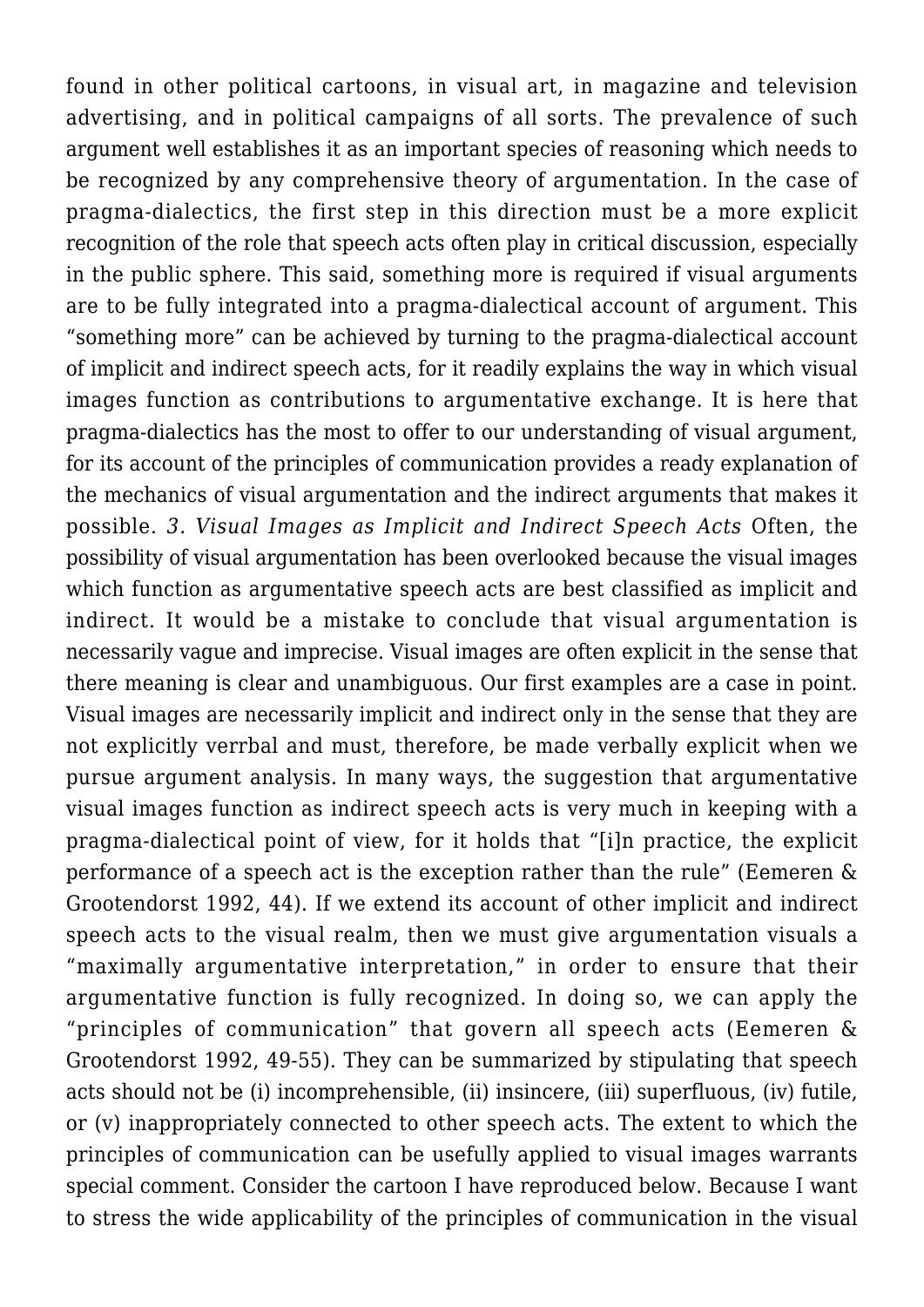realm, I have in this case picked an image which is not an example of visual argumentation. Instead, it functions as a simple joke. Significantly, it is a joke which is founded on a visual contradiction. Its punch line is found in the last frame, which visually contradicts the earlier frames, which portray the runner running and winning a race. We instinctively avoid this contradiction by interpreting the sequence of visuals in the comic strip in a way that adheres to the principles of communication and avoids the conclusion that they are incomprehensible, superfluous, etc. We do so by interpreting the runner in the different frames as the same runner, and by interpreting the first four frames as an account of his imagination. The joke occurs because his athletic prowess and accomplishments are, in no uncertain terms, revealed to be a figment of his imagination when he crashes to the floor in the final drawing. No verbal or visual cues are needed to guarantee this interpretation because it is instinctively established by our commitment to the principles of communication. Similar appeals to the principles of communication explain how we understand many images that occur in critical discussion. In the present paper, I want to illustrate this point with two examples. The first is the following 1997 recruitment poster for the British Army (reported in The Guardian Weekly, Vol. 157, No. 16, Oct. 19, p. 9). It is a remake of a famous World War I recruitment poster which featured Lord Kitchener pointing his gloved hand at the viewer declaring "Your country needs YOU." In due course the poster became a patriotic symbol. In the 1997 version it is altered by replacing Lord Kitchener's face with the face of a black officer. Looked at from the point of view of the principles of communication, the purposeful disruption of the traditional image calls for an interpretation of the poster which does renders this disruption meaningful and significant. We can begin to construct a plausible interpretation by noting that the 1914 poster which is the basis of the 1997 remake is readily understood as a visual argument which attempts to convince potential recruits that "(Conclusion/Standpoint:) You should join the army because (Premise:) Your country needs you." One might include as an implicit premise or assumption the patriotic principle that you should do what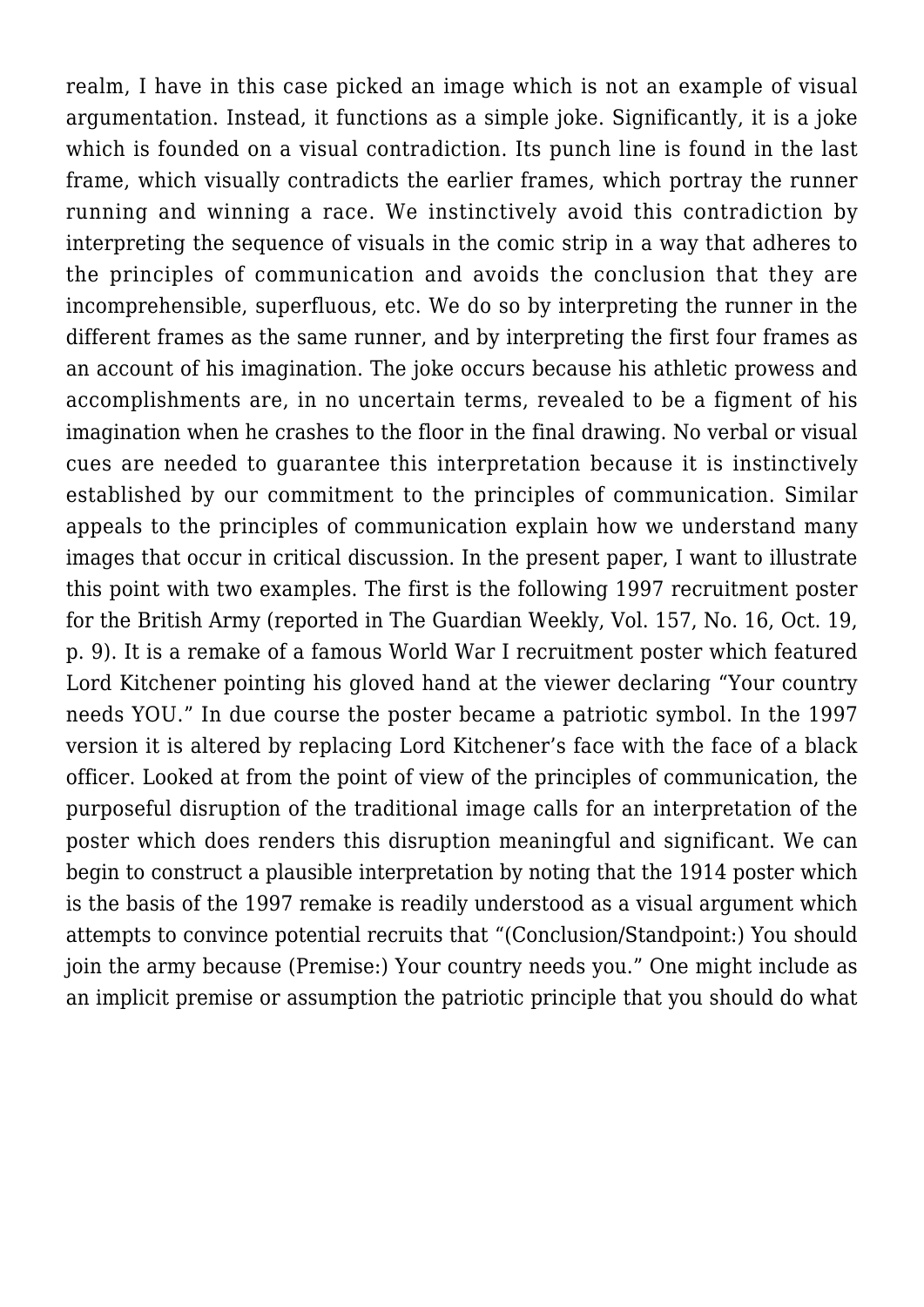

your country needs you to do. The 1997 version of the poster presents a similar argument, but with a new twist which overshadows the original meaning. Clearly, the poster is an attempt to "reach out" to ethnic minorities which are now explicitly recognized by the poster, even though they do not fit the traditional image of the white anglo saxon British

soldier. This change in the image has two significant consequences for its meaning. First, it directs the original argument of the poster to a particular audience, i.e. ethnic minorities. Second, and perhaps more significantly, it attempts to convince this audience that the British Army is committed to ethnic diversity. We might therefore summarize the 1997 argument as follows. Premise 1: Your country needs you. Implicit Premise 2: You should do what your country needs. Premise 3: The army is committed to ethnic diversity. Standpoint/Conclusion: You (i.e. members of ethnic minorities) should join the British Army. It is in passing worth noting that this is a case in which the existence of the visual image in an argument is itself offered as evidence for its conclusion. A second example which can illustrate the way in which the principles of communication allow the interpretation of visual argumentation is a recent advertisement for Bacardi Rum. Under the title "Just add Bacardi" it features a huge bottle of Bacardi which is being emptied on a sleepy little village. In a different light and from a different angle, the village scene could be a charming rustic landscape scene, but the time of day (dusk), the lack of activity, and the lonely lights in the windows now suggest a boring hamlet where there is nothing to do. The lack of activity contrasts sharply with the image which appears where the Bacardi splashes onto the scene below. Like a miracle fertilizer, it produces a bustling Manhattan-like cityscape complete with skyscrapers, lights, nightclubs, glitzy restaurants and a thriving night life. Taken as a whole, the advertisement contrasts this exciting scene with the sleepy village which surrounds it. The message is obvious: "If you drink Bacardi, your sleepy life will be transformed into something as exciting as downtown Manhattan." As this suggestion is offered as a reason for believing that "You should buy Bacardi Rum," this is another good example of a visual argument. Significantly, this is a visual argument which seems guilty of the fallacy affirming the consequent, for it argues that you will have an exciting night life if you drink Bacardi, implicitly assumes that you want an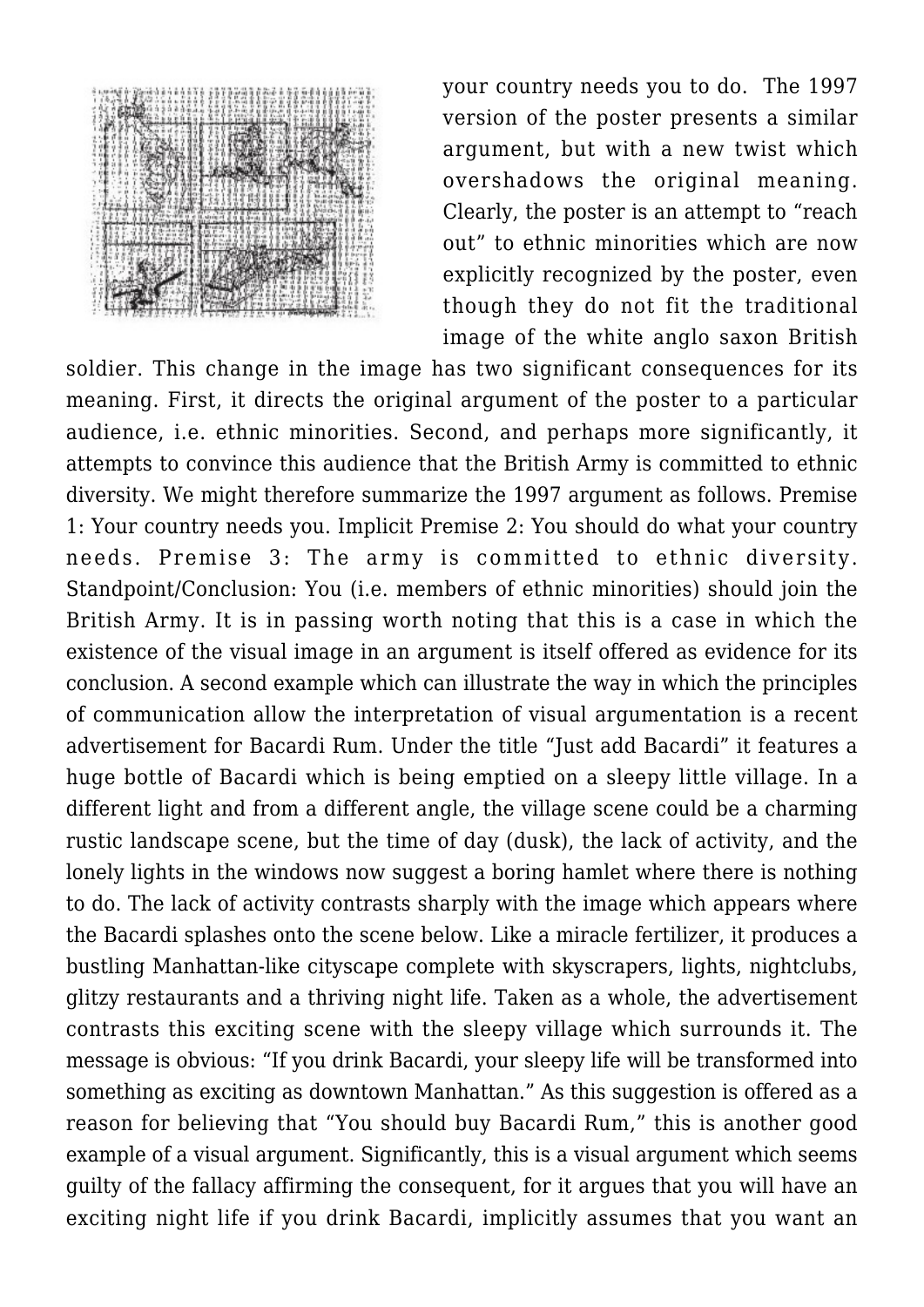exciting night life and concludes that you should drink Bacardi. In the present context, it is enough to note that the meaning is clear, even though any attempt to understand the picture literally entails a series of absurdities – bottles of Bacardi are not so absurdly huge, they do not pour their contents onto sleepy unexpecting villages and if they did the result would be sticky streets and dead plants rather than a Manhattan streetscape. Looked at literally the image is therefore incongruous. We nonetheless manage to easily understand it because we automatically assume the principles of communication, which require that we find some plausible way to make the visual images coherently tied to one another in a way that produces a plausible meaning. We succeed by interpreting the image as a metaphor which is not intended literally. We use the principles of communication in a similar way when we interpret verbal metaphors. We do not, therefore, have problems understanding the verbal claim that "Jackie is a block of ice" and do not interpret it to mean that her temperature is zero degrees celsius, she turns into liquid at room temperature, is composed of nothing but water and so on. Drastic misunderstandings of this sort are as infrequent in the visual as the verbal sphere, because in both cases the principles of communication undermine them. *4. Two Approaches to Visual Argument* Because the role that visual images play in public argument can be explained in the way I have suggested, pragmadialectics provides a relatively simple way to assess and evaluate visual argumentation. In the present context, it is enough to say that the account I have proposed suggests that it can assess visual argumentation in essentially the same way in which it assesses other instances of indirect argument. While I will not pursue this point, it is one of the strengths of the proposed approach, for it allows us to assess visual argumentation as fallacious, valid, sound, etc. without requiring that we devise a new theory of argument which is restricted to the visual realm. One might therefore contrast my approach to visual argumentation with attempts to formulate a theory of visual argument which treats it and verbal argument as irreconcilably distinct. One approach to non-verbal arguments which tends in this direction is found in Gilbert 1997, but I will in this paper focus on the account of advertising found in Johnson and Blair 1994. In the present context advertising is significant because it tends to emphasize visual components and is in this way heavily committed to visual argument. Given this feature, one might expect an attempt to come to grips with advertising to result in an expansion of the standard account of argumentation which allows it to encompasses visual statements and arguments, in a manner analogous to the expansion of pragmadialectics I have suggested here. Instead, Johnson and Blair argue that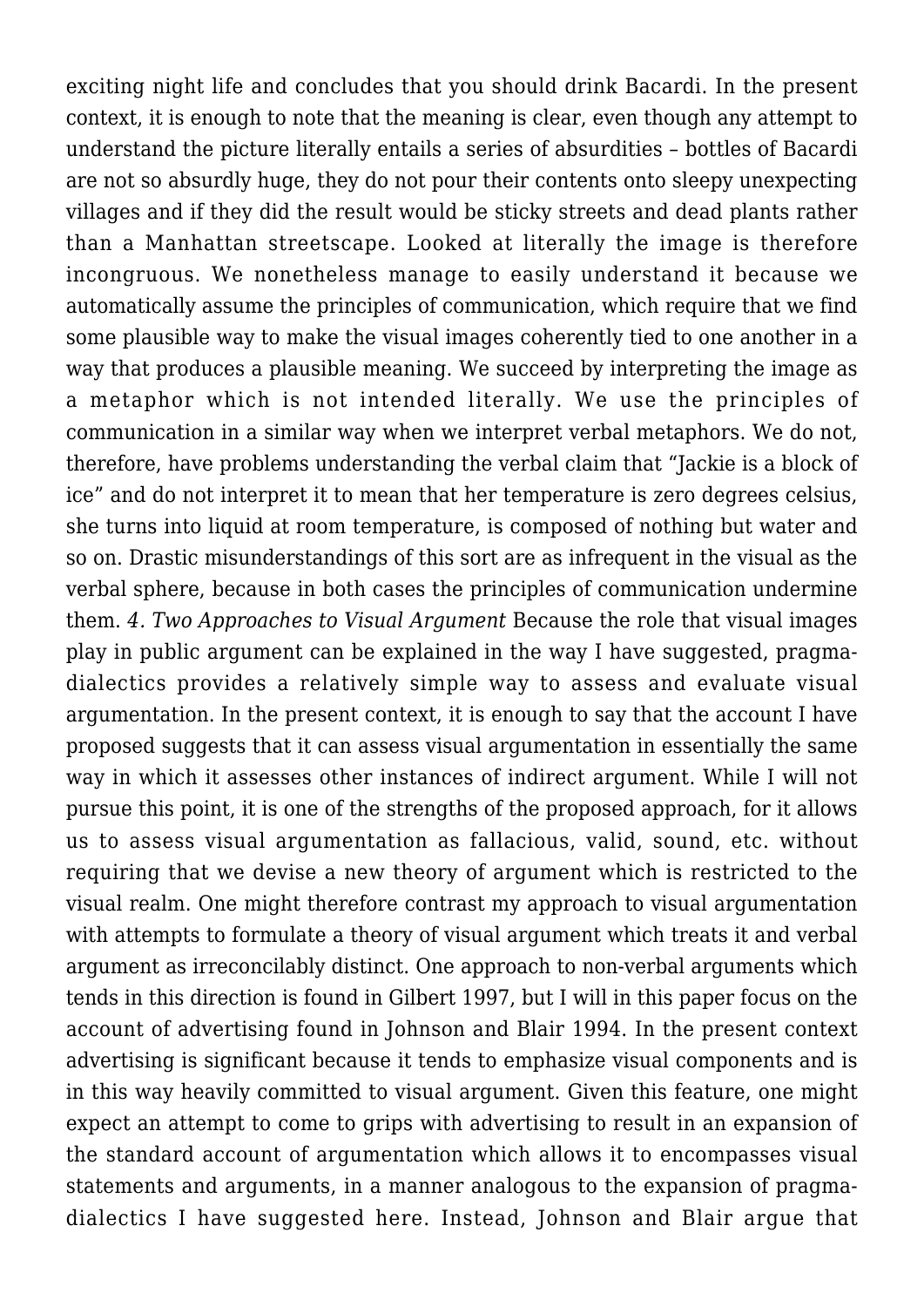advertising only "mimics argumentation," that its argumentative leanings are a "facade," and that "most advertising works not at the rational level but at a deeper level" which implies a fundamental difference between its "logic" and "the logic of real arguments" (Johnson and Blair 1994, 220-221). One might summarize their view by saying that it treats advertising as a form of persuasion which is distinct from argument. It in this way suggests that the visual images that proliferate in advertising should be seen as instances of persuasion, and not in the manner I have proposed – as instances of argument. In many ways, Johnson and Blair's account of advertising is impressive and insightful. It convincingly makes the point that advertising is characterized by many sophistic ploys, and is firmly built upon a self-interested attempt to understand what motivates human action. Granting all these points, one might take their comparison of advertising and ancient sophism in the direction I have already proposed. For though one might criticize the sophists for their slippery tactics, it is clear that they saw themselves as experts in argumentation, and not as individuals who gave up argument for some other form of persuasion. Protagoras' famous claim is, therefore, the claim that he can make the weaker argument (*logos*) the stronger. In view of this, one might compare advertisers to sophists without concluding that they exchange argument for persuasion. Such a view is more in keeping with the pragmadialectical approach I have developed here, for it proposes a "maximally argumentative" interpretation of the visual images which are employed in advertising contexts, and this implies an emphasis on the attempt to interpret a visual as an explicit argument or the expression of a standpoint which calls for



one. It does not follow that the criticisms of advertisements which Johnson and Blair make no longer apply, but that they must frequently be applied to attempts to argue rather than persuade. Suppressed evidence is not, for example, less problematic (and perhaps more problematic) when one describes a visual advertisement as an attempt to argue for the conclusion that one should buy a certain product. The illegitimate appeals to pity, fear and other emotions which Johnson and Blair identify as a key ingredient of advertising

remain similarly problematic even when advertising is understood as a form of argumentative appeal. Looked at from this point of view, it might seem that my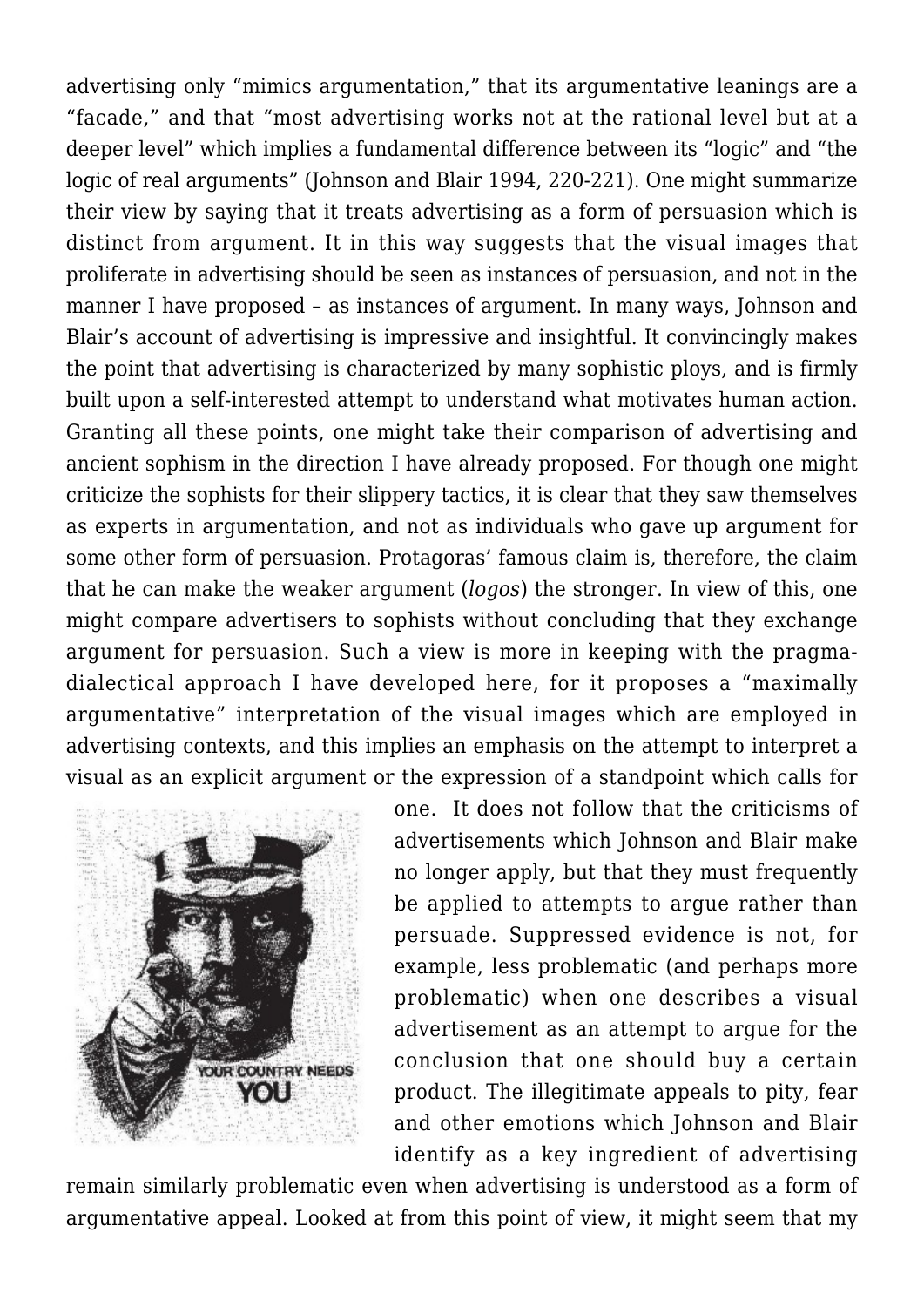approach and the approach to visuals implicit in Johnson and Blair are equal, for either can explain the problems with the images that characterize contemporary advertising. To some extent this is true, though I believe that there are four problems with the attempt to drive a wedge between argument and advertising and, more specifically, argument and advertising visuals. I will end this paper by proposing them as four reasons which favour a theoretical approach to visual argumentation which construes it as an extension of verbal arguments rather than a species of persuasion which abides by a different 'logic.' One problem with the attempt to treat advertising visuals as persuasion rather than argument arises in the context of the sophistic features of the former which motivate this view. Here the problem is that these aspects of advertising have clear analogues in verbal argumentation. Purposeful ambiguity and vagueness, slippery allusions, the suppression of evidence, and self-serving appeals to fears, pity and other emotions are not, for example, the sole preserve of advertising and their visuals. They are, on the contrary, a constant feature of verbal critical discussion, especially in the public sphere. So long as their existence there does not show that verbal argumentation of this sort needs to be classified as persuasion rather than argument, it is difficult to see why it should entail this conclusion in the case of advertising images. It is precisely because there is this kind of overlap that it is useful to apply pragma-dialectical accounts of fallacies to visual argumentation. In marked contrast, the attempt to divorce visual and verbal arguments seems to unnecessarily separate two kinds of arguments which may be more efficiently understood in terms of a unified theory of argument. A second problem with the attempt to treat visual advertising images as instances of mere persuasion arises in cases in which they do not seem to be sophistical, even if they are problematic. Here the problem is that many instances of visual argument seem to clearly conform to standard forms of argument. A Canadian television advertisement for Cooper hockey equipment features players from the National Hockey League using and recommending Cooper equipment. Though the appeal was primarily visual this seems a clear case of argument by authority. The same can be said of many other advertisements which are similarly constructed around some alleged expertise. When a man with horn rimmed glasses, a white lab coat, and a stethoscope tells us that this pain killer relieves headaches faster than that one, we know that he is being presented as a medical expert. Because visual appeals to authority of this sort demand the same kind of analysis as verbal appeals to authority – an analysis which asks whether the authority's credentials have been properly presented, whether he or she is an appropriate authority in the case in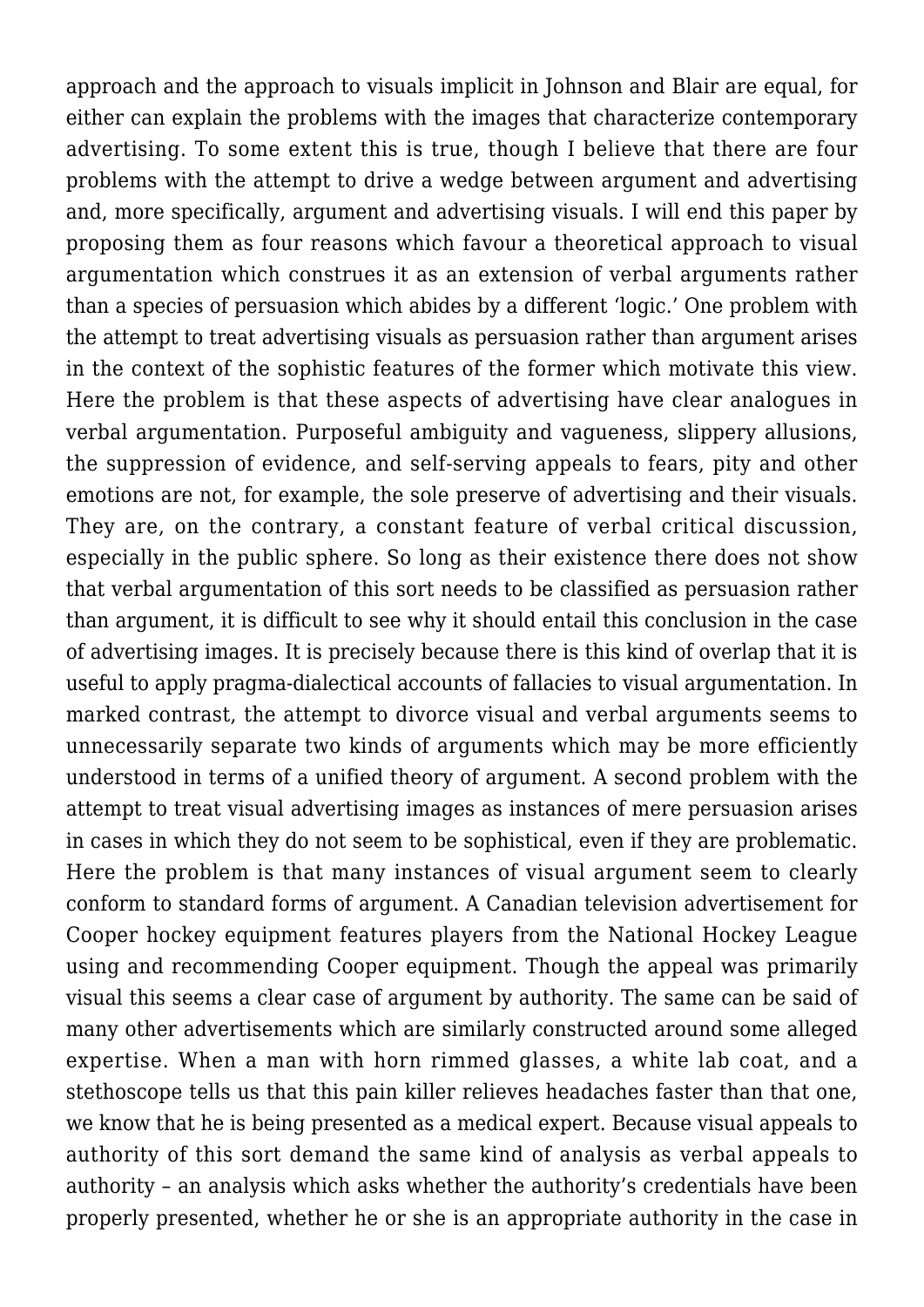question, whether they have a vested interest in a particular conclusion, etc. – it seems a mistake to treat them as anything other than arguments in the traditional sense. One might respond to such examples by trying to distinguish between visual images which function as arguments and those which function only as persuasion. But this requires some principle of division which can clearly distinguish these two sets of images. I propose this as a third problem for the persuasion account, for it is not clear what principles can be employed in this regard. In contrast, the interpretation strategy which I have gleaned from pragma-dialectics – which proposes that we interpret argumentative visuals in a maximally argumentative way – establishes clear priorities which are relatively easy to implement in the practice of argument analysis. A fourth and final problem with the kind of approach proposed by Johnson and Blair is its emphasis on the negative aspects of advertising and the visuals it employs. This is in many ways in keeping with their emphasis on fallacies, which teach argumentation skills by identifying the mistakes that frequently occur in ordinary argumentation. A number of commentators have criticized this approach on the grounds that it emphasizes instances of poor rather than good reasoning (see, for example, Hitchcock 1995 and Tindale 1997). In their own discussion of advertising, Johnson and Blair themselves point out that it is a mistake to dismiss all advertisements as deceptive and misleading, but their decision to treat them as attempts at persuasion which only mimic arguments still has a very negative slant and invites this conclusion, especially in students. It is in this regard worth noting that the persuasion approach to visual argumentation supports a common prejudice against the visual which has tended to characterize argumentation theory. In view of this prejudice, it is all the more important that we emphasize the possibility of good visual argumentation. In some ways and in some contexts, I would argue that visual argumentation is actually preferable to verbal argument. If one wishes to argue about the horrors of war or the desperate plight of children in the developing world, for example, then it is arguable that it is not visual images but words which tend to be inadequate conveyers of important truths. If this is right, then there are practical contexts in which visual argumentation is more appropriate than its verbal analogue. A more detailed discussion of visual argumentation lies beyond the scope of the present paper. In the present circumstances, I hope I have given some reasons for believing both that we should accept the possibility of visual argumentation, and that pragma-dialectics can provide a basis for an understanding of its content. NOTES i. The most-cited study here is by Tversky and Kahneman. They conducted an experiment in which